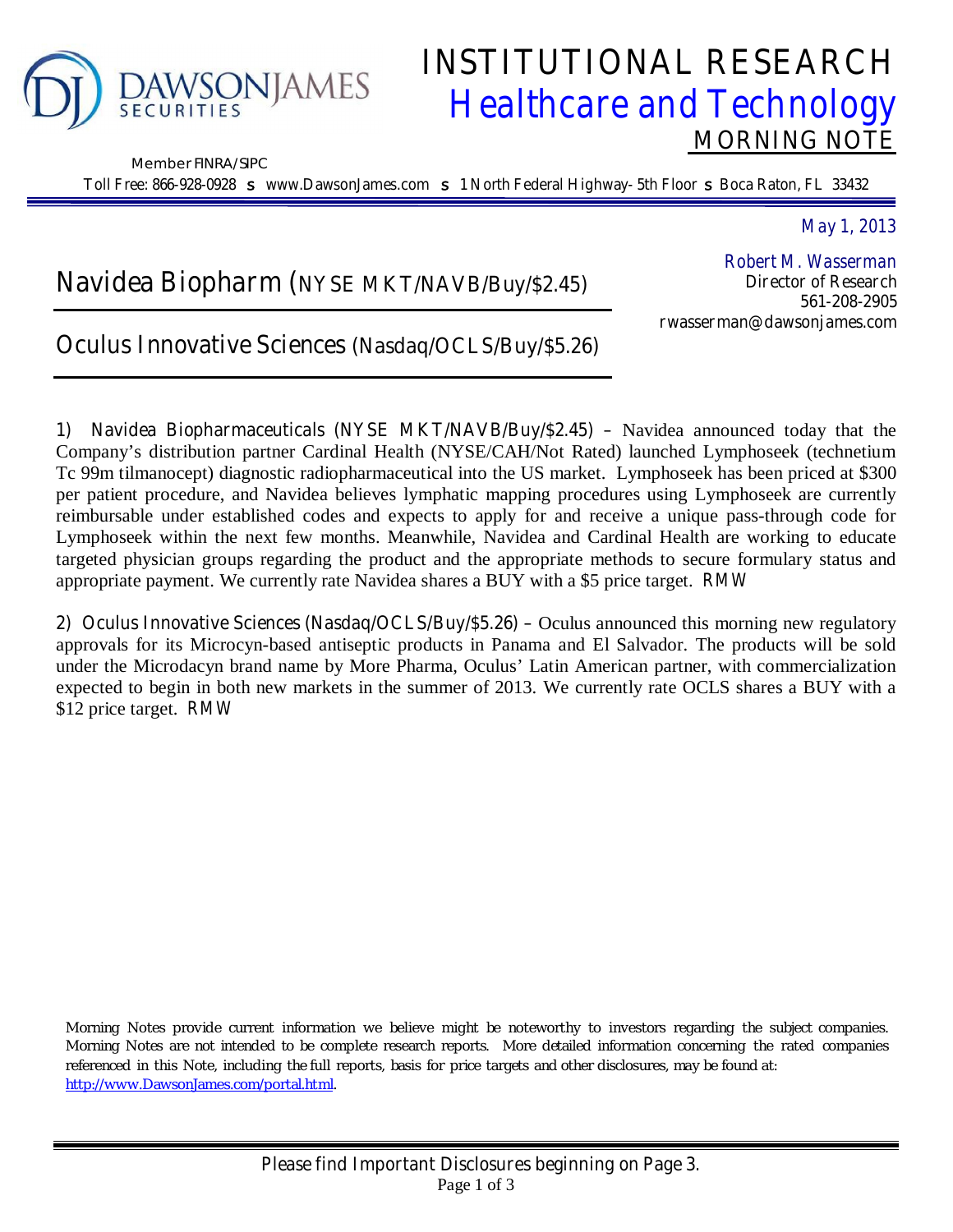

#### **Important Disclosures:**

Dawson James Securities, Inc. (the "Firm") is a member of the Financial Industry Regulatory Authority ("FINRA") and the Securities Investor Protection Corporation ("SIPC").

The Firm does not make a market in the securities of the profiled company(s). The Firm has received investment banking compensation from one of the companies profiled in this report (OCLS) and may seek compensation for investment banking services in the future. The Firm has not received any other compensation from the profiled companies in the last 12 months.

Neither the research analyst(s) whose name appears on this report nor any member of his (their) household is an officer, director or advisory board member of these companies. The Firm and/or its directors and employees may own securities of the company(s) in this report and may increase or decrease holdings in the future. As of April 30, 2013, the firm as a whole did not own 1% or more of any class of common equity securities of any of the subject companies.

The Firm, its officers, directors, analysts or employees may effect transactions in and have long or short positions in the securities (or options or warrants related to those securities) of the companies subject to this report. The Firm may effect transactions as principal or agent in those securities.

Analysts receive no direct compensation in connection with the Firm's investment banking business. All Firm employees, including the analyst(s) responsible for preparing this report, may be eligible to receive non-product or service specific monetary bonus compensation that is based upon various factors, including total revenues of the Firm and its affiliates as well as a portion of the proceeds from a broad pool of investment vehicles consisting of components of the compensation generated by investment banking activities, including but not limited to shares of stock and/or warrants, which may or may not include the securities referenced in this report.

Although the statements in this report have been obtained from and are based upon recognized statistical services, issuer reports or communications, or other sources that the Firm believes to be reliable, we cannot guarantee their accuracy. All opinions and estimates included in this report constitute the analyst's judgment as of the date of this report and are subject to change without notice.

The securities of the company discussed in this report may be unsuitable for investors depending on their specific investment objectives and financial position. This report is offered for informational purposes only, and does not constitute an offer or solicitation to buy or sell any securities discussed herein in any jurisdiction where such would be prohibited. Additional information is available upon request.

#### **Ratings Definitions:**

- 1) **Buy**: the analyst believes the price of the stock will appreciate and produce a total return of at least 20% over the next 12-18 months;
- 2) **Neutra**l: the analyst believes the price of the stock is fairly valued for the next 12-18 months;
- 3) **Sel**l: the analyst believes the price of the stock will decline by at least 20% over the next 12-18 months and should be sold.